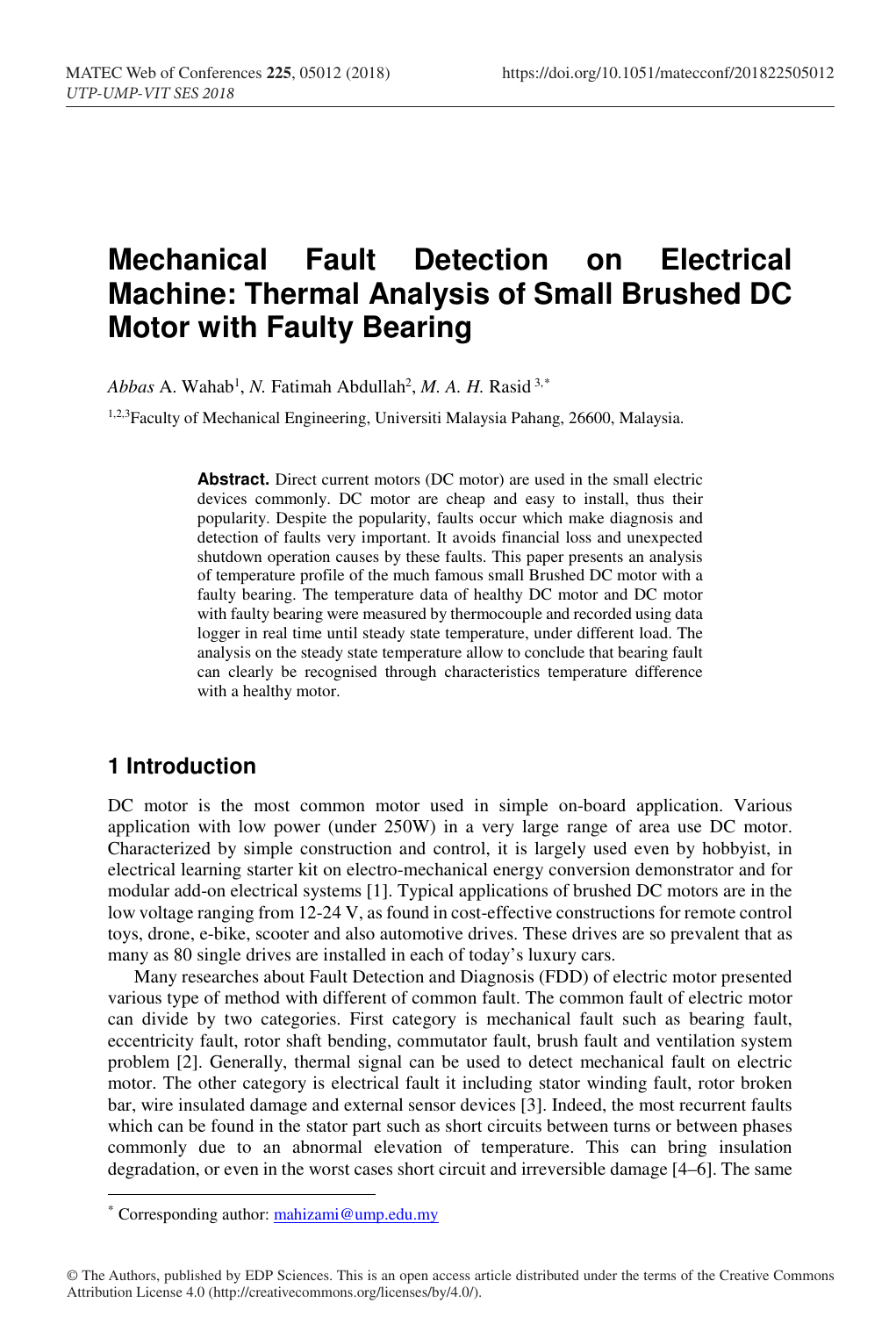application of thermal assessment for electrical fault as in mechanical fault can be sometime difficult due to inherent nature of Joule losses in conductors. Therefore, plenty other method also exists.

Various type of FDD methods of electric motors can be found in the latest review [7]. Different FDD method for bearing fault were proposed [7–9]. The usual bearing fault are related to the increase of friction due to different reason such as ball damage due to overloading, misalignment and grease leak, usual fatigue inducing cracks or corrosion.



**Fig. 1.** Particular study case in this paper: Normal bearing (left) and damage bearing (right) due to corrosion.

In this paper, the objective of the study is to study the feasibility of a bearing fault diagnosis via thermal assessment. The particular fault is bearing fault due to corrosion as shown in Figure 1 above. Thermal analysis on faulty motor will be done compared to a healthy reference motor under different load.

# **2 Proposed techniques based on recognition of temperature profile**

Temperature is an observable parameter that manifesting the presence of energy in form of heat. The heat in an electric motor comes from Copper Losses originated from the current passing through the conductors. It can be quantified using Equation 1.

$$
P_{copper} = R \cdot l^2 \tag{1}
$$

The losses are proportional to the resistance of the conductor R, which is the winding of the motor in the case of electrical machine. It is also proportional to the current square. In principle, the speed of a motor is proportional to the voltage, while the torque is proportional to the current as presented in Equation 2 and Equation 3.

$$
V = I.R + E; E = k_E. \omega \tag{2}
$$

$$
T = k_T. I \tag{3}
$$

Therefore, as the load increase, the current increase and generating in consequence higher losses. In this paper, we will maintain the speed as a constant parameter by maintaining the voltage feed to the motor at 5V. The changing parameter will be the current, and it will be modified by changing the load. The DC motor used in this study has the parameters as listed in the Table 1 below:

**Table 1.** Specifications of the Brushed DC motor studied.

| Specification | Detail  |
|---------------|---------|
| Model         | MY1016  |
| Voltage       | 240 VDC |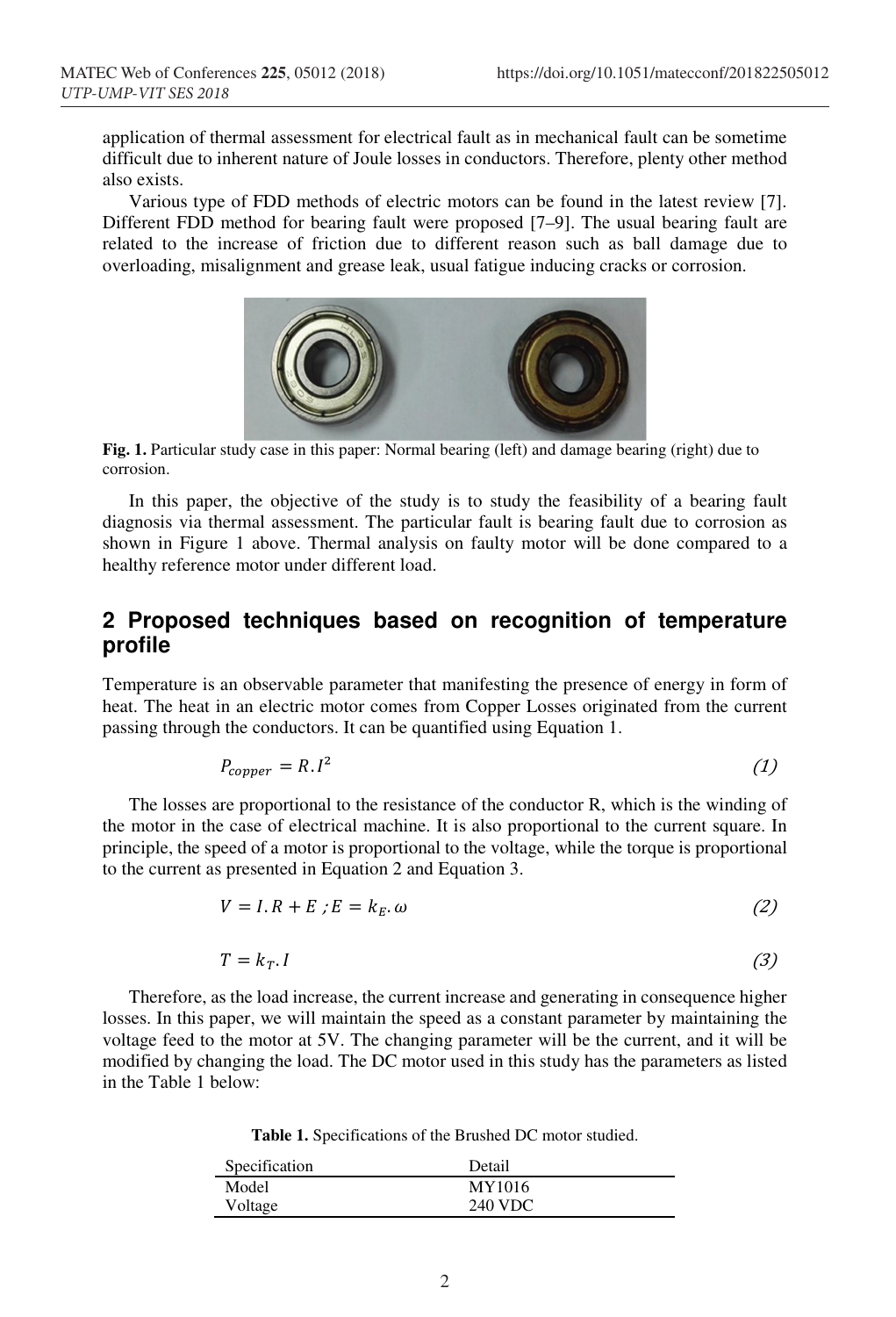| Rated speed   | 2650 RPM |
|---------------|----------|
| Rated current | 13.7A    |
| Output        | 250 W    |

The motor was instrumented by thermocouple on its bearing, brush, permanent magnet and casing.



**Fig. 2.** Experiment setup of Dynamometer test bench.

#### **2 1 Methodology**

**Fig. 3.** The methodology flow chart of temperature profile experiment procedure.



The first step starts with instrumenting the motor with thermocouple on the component to be monitored. The most important part is the bearing. Other parts are also instrumented in order to be compared with. They are casing, permanent magnet, and brush. Once completed, the motor is installed on the test bench as shown in Figure 2, and the thermocouples are attached to the data logger that record and display the temperature on a monitor in real time. The load is then applied to by attaching a mass that pull on a brake system that apply a counter torque to the motor shaft. Then, the motor is switched on and accelerated to the reference speed which is set at 5V. Two sets of motor (healthy and faulty bearing) were tested under the condition of speed and load parameter as listed in Table 2 below. The healthy and faulty bearing motor are compared under the same speed at different loading.

**Table 2.** Speed and load parameter of experiment.

| Speed $\propto$ Voltage (Volt) | Loading   | Load $\propto$ Current (Ampere) |
|--------------------------------|-----------|---------------------------------|
|                                | No-load   | 0.5A                            |
| 5V                             | With load | 2.5A                            |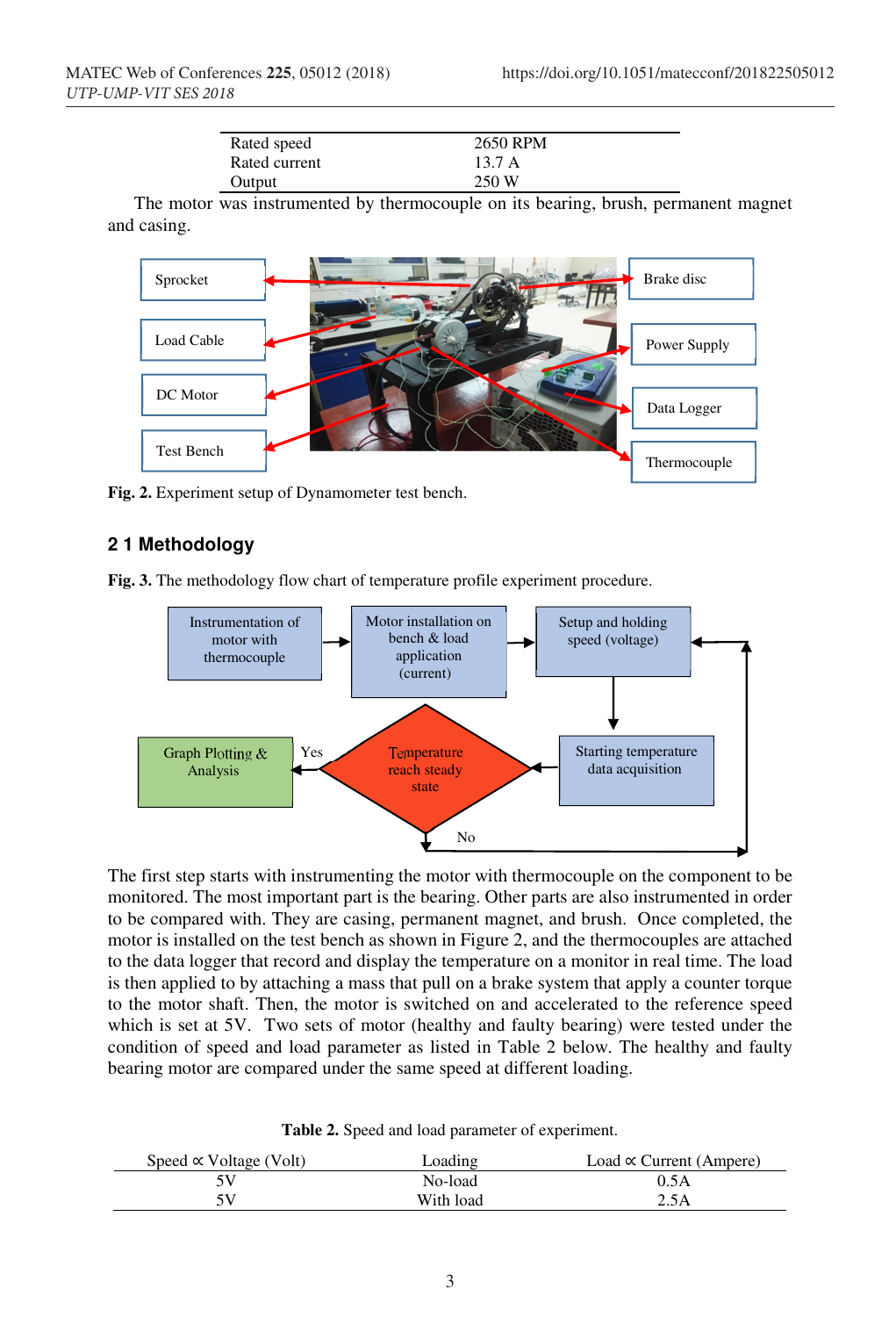Once the speed and load set, only then the data acquisition of the temperature rise start to be recorded until the steady state reached. Once the steady state reached, the data recorded are analysed and using graph plotted using the data. The motor is finally unplugged from the power supply and leave to cool down back to the ambient temperature.

## **3 Result & Discussion**

The temperature data recorded for both healthy and faulty bearing motor are then plotted and shown in Figure 4 and Figure 5.



**Fig. 4.** Temperature profile of healthy and faulty bearing motor at no-load.



Fig. 5. Temperature profile of healthy and faulty bearing motor at load.

First remark that can be made is that it takes around 7000 seconds for all components to reach steady state temperature. It also takes the same amount of time to cool down and reach back the ambient temperature. The steady state temperature, regardless the loading and fault, are in descending order started with the brush, the bearing, the casing and the permanent magnet. The brush is expected to have the highest temperature as it is an electrical component that conduct current from the power supply to the rotating commutator that deliver the current to the stator of the motor. Therefore, both influence of mechanical friction and copper losses lead to very high temperature. For a more detail steady state temperature analysis, Table 4 presents the steady state temperature of healthy motor at different load and Figure 5 presents the steady state temperature of motor with faulty bearing at different load. On the right column of both tables, the temperature increase in percentage of the comparison between noload and loaded case are presented. Accordingly, a bar chart presenting it is drawn in Figure 6.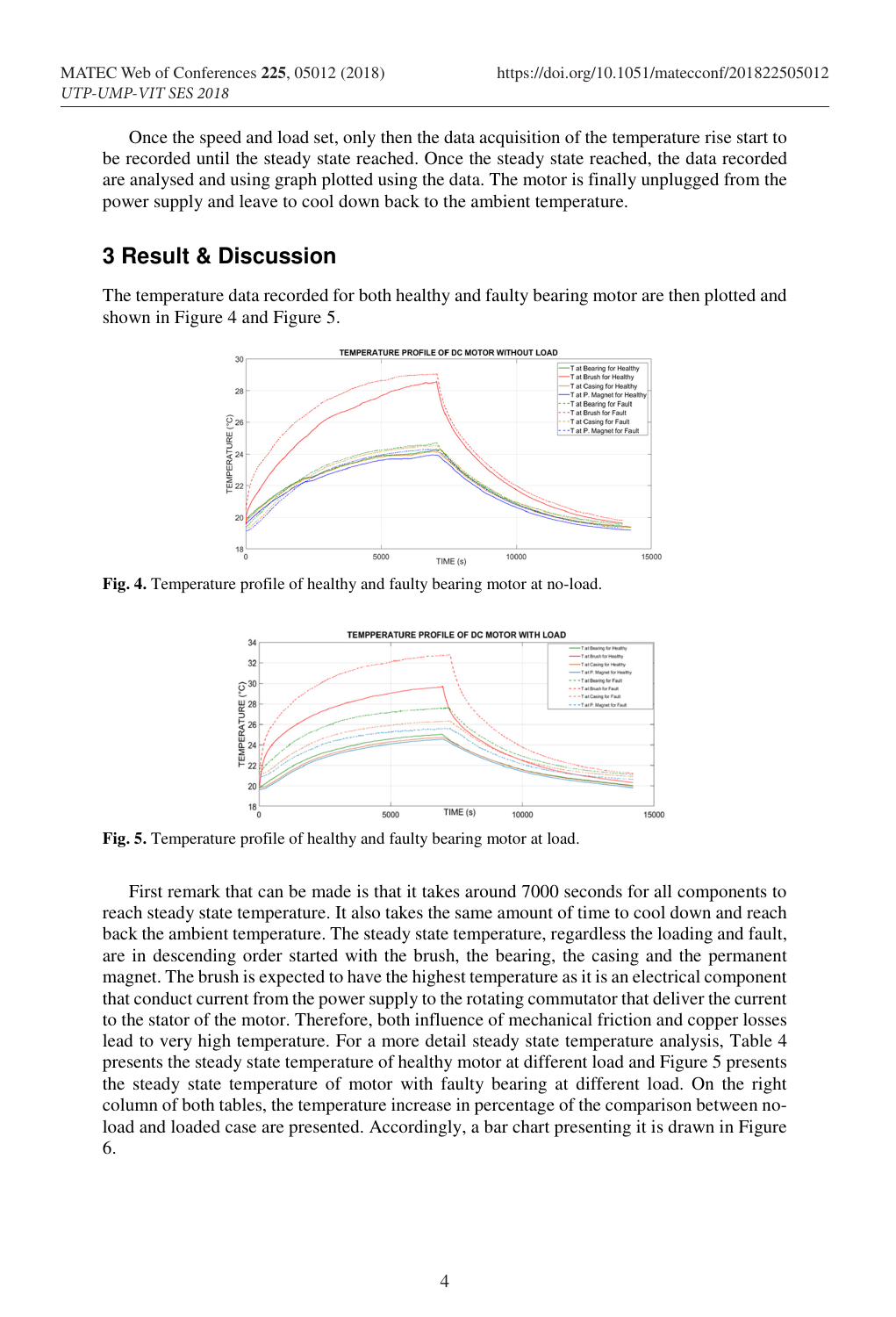| DC motor part | Temperature for 0.5A            | Temperature for 1.5A            | Temperature increase |
|---------------|---------------------------------|---------------------------------|----------------------|
|               | $DC \text{ motor } (^{\circ}C)$ | $DC \text{ motor } (^{\circ}C)$ | (°C) / %             |
| Bearing       | 24.21                           | 25.03                           | 0.82 / 3.39          |
| Brush         | 28.55                           | 29.66                           | 1.11 / 3.89          |
| Casing        | 24.11                           | 24.73                           | 0.62 / 2.57          |
| P. Magnet     | 23.93                           | 24.54                           | 0.61 / 2.55          |

**Table 3.** Steady state temperature of healthy motor at different load.

**Table 4.** Steady state temperature of motor with faulty bearing at different load.

| DC motor part | Temperature for 0.5A            | Temperature for 1.5A            | Temperature increase |
|---------------|---------------------------------|---------------------------------|----------------------|
|               | $DC \text{ motor } (^{\circ}C)$ | $DC \text{ motor } (^{\circ}C)$ | (°C) / %             |
| Bearing       | 24.71                           | 27.61                           | 2.90 / 11.74         |
| Brush         | 29.04                           | 32.73                           | 3.69 / 12.71         |
| Casing        | 24.54                           | 26.29                           | 1.75/7.13            |
| P. Magnet     | 24 31                           | 25.60                           | 1.29/5.31            |



**Fig. 6.** Temperature increase in percentage (%) of the comparison between no-load and loaded case.

In general, from Figure 6, from observation that the temperature difference/increase from the case no load with the case loaded is obviously higher for the motor with faulty bearing. Putting aside the brush due to its nature of friction and conductor, the faulty bearing seems to heat more compared to the casing and magnet. The detail of temperature comparison between healthy and faulty motor at both no-load and loaded (Table 5), that the temperature difference of healthy and faulty motor is very small in the case without load throughout the components. None is abnormally higher compared to others. Therefore, at no load, faulty bearing cannot be detected. It is mostly due to

| <b>Table 5.</b> Temperature different $(\Delta$ Temperature) of DC motor between healthy motor and faulty |
|-----------------------------------------------------------------------------------------------------------|
| bearing under no load and under load.                                                                     |

| Part of DC motor      | $\Delta$ Temperature (°C) (fault-healthy) | Increase $(\% )$ |     |
|-----------------------|-------------------------------------------|------------------|-----|
|                       | Without load                              | With load        |     |
| Bearing part          | 0.72                                      | 2.61             | 262 |
| Brush part            | 0.29                                      | 3.02             | 941 |
| Casing part           | 0.61                                      | 1.72             | 181 |
| Permanent Magnet part | 0.46                                      | 1.09             | 136 |